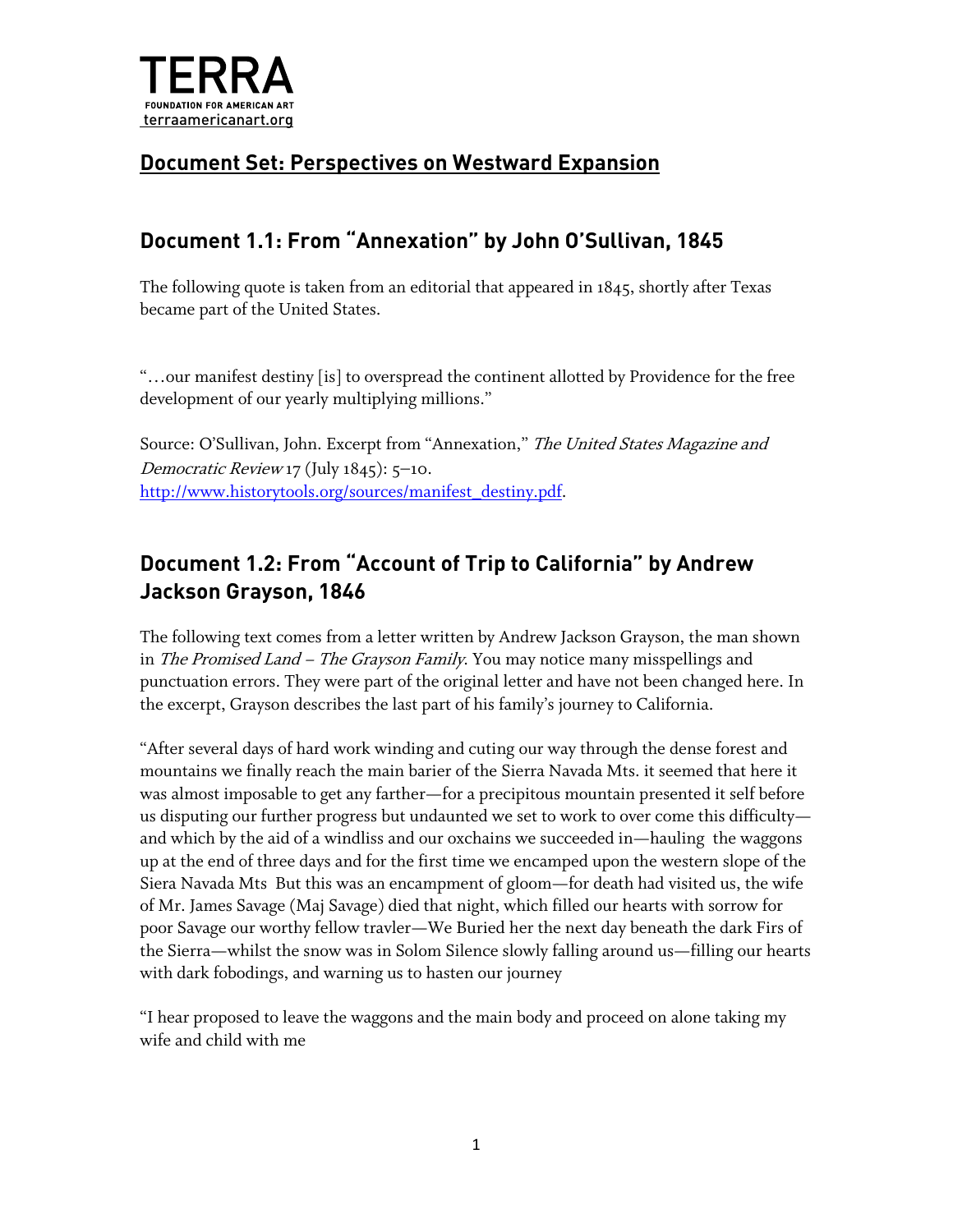

"By so doing I contemplated reaching California as soon as posable and returning with aid, should the balance of our party be unable to get through with their waggons befor the snows would make the rout impassable

"So on the  $3^{rd}$  or  $4^{th}$  of October, after packing an old gray horse with blankets buffalo robes some camping utensils, et c and mounting my wife Frank on top of the whole pack with little Ned in her arms, my self on foot we set out upon our lonely journey through the dark forests of the mountains—

"The mountains were full of deer and other game—indeed I could kill a deer almost when I pleased—but we felt I must confess rather lonely the first few nights after leaving the waggons

"The appearance of the mountains however as we advanced westward gave indication of our nearer approach to the Valley

"After travling on in this way for several days we at length on the  $12<sup>th</sup>$  day of October 1846 we beheld for the first time the long sought for plains of California Never had my eye rested upon so beautiful a scene and one so welcome—before us was the great Sacramento and Fether river Valleys through the center of which we could see the dark lines of timber marking the course of the rivers, whilst farther to the west in the dim distance we could desern the mountains of the Cost range the seen was grand. The sun was getting low and we encamped here for the night, by a small runing spring—and called it the happy camp ground."

Source: Grayson, Andrew Jackson. "Account of Trip to California," 1846. Bancroft Library, UCLA.

### **Document 1.3: Statement by Satanta, Chief of the Kiowas**

"A long time ago this land belonged to our fathers; but when I go up to the river I see camps of soldiers here on its bank. These soldiers cut down my timber; they kill my buffalo; and when I see that, my heart feels like bursting; I feel sorry."

Source: Satanta, Chief of the Kiowas, 1867. U.S. Bureau of Ethnography Annual Report, 17th, 1895–96.

[http://www.smithsoniansource.org/display/primarysource/viewdetails.aspx?TopicId=&Prim](http://www.smithsoniansource.org/display/primarysource/viewdetails.aspx?TopicId=&PrimarySourceId=1018) [arySourceId=1018](http://www.smithsoniansource.org/display/primarysource/viewdetails.aspx?TopicId=&PrimarySourceId=1018)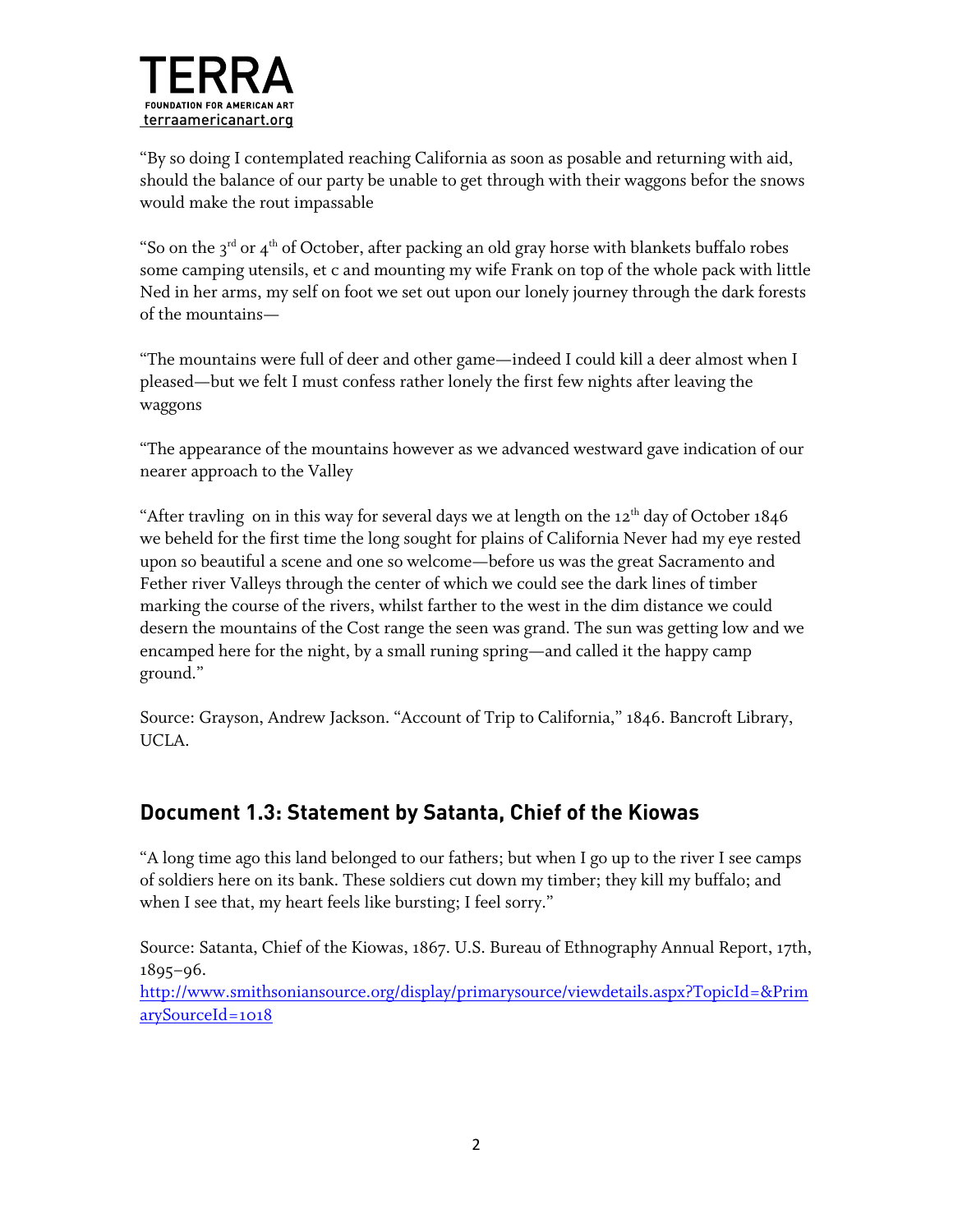

# **Document 1.4: From "An Indian's View of Indian Affairs" by Chief Joseph, 1879**

Chief Joseph was the leader of the Nez Perce, a tribe in the Pacific Northwest. When white settlers first arrived in the area, the Nez Perce lived in peace with them. In 1855, Chief Joseph's father signed a treaty with the U.S. government that established a large Nez Perce reservation from Oregon to Idaho. But when gold was discovered on Nez Perce lands, many more white settlers arrived. In 1877, the U.S. government used questionable methods to take almost six million acres of land from the Nez Perce. Chief Joseph and his people resisted, but in the end they were forced to surrender. The Nez Perce were moved to reservations in Kansas and Oklahoma, where many died as a result of the harsh living conditions. In 1879 Chief Joseph traveled to Washington, D.C. to plead for his tribe. The following excerpt is from an article that presented his reflections on the unjust treatment of the Nez Perce.

"When my father was a young man there came to our country a white man (Rev. Mr. Spaulding) who talked the spirit law. He won the affections of our people because he spoke good things to them. At first, he did not say anything about white men wanting to settle on our lands. Nothing was said about that until about twenty winters ago, when a number of white people came into our country and built houses and made farms. At first our people made no complaint. They thought there was room enough for all to live in peace, and they were learning many things from the white men that seemed to be good. But we soon found that the white men were growing rich very fast, and were greedy to possess everything the Indian had. My father was the first to see through the schemes of the white men, and he warned his tribe to careful about trading with them. He had suspicion of men who seemed so anxious to make money. I was a boy then, but I remember well my father's caution. He had sharper eyes than the rest of our people....

"For a short time we lived quietly. But this could not last. White men had found gold in the mountains around the land of the winding water. They stole a great many horses from us, and we could not get them back because we were Indians. The white men told lies for each other. They drove off a great many of our cattle. Some white men branded our young cattle so they could claim them. We had no friend who would plead our cause before the law councils. It seemed to me that some of the white men in Wallowa were doing these things on purpose to get up a war. They knew that we were not strong enough to fight them. I labored hard to avoid trouble and bloodshed. We gave up some of our country to the white men, thinking that then we could have peace. We were mistaken. The white man would not let us alone. We could have avenged our wrongs many times, but we did not. Whenever the Government has asked us to help them against other Indians, we have never refused. When the white men were few and we were strong we could have killed them all off, but the Nez Percés wished to live at peace...."